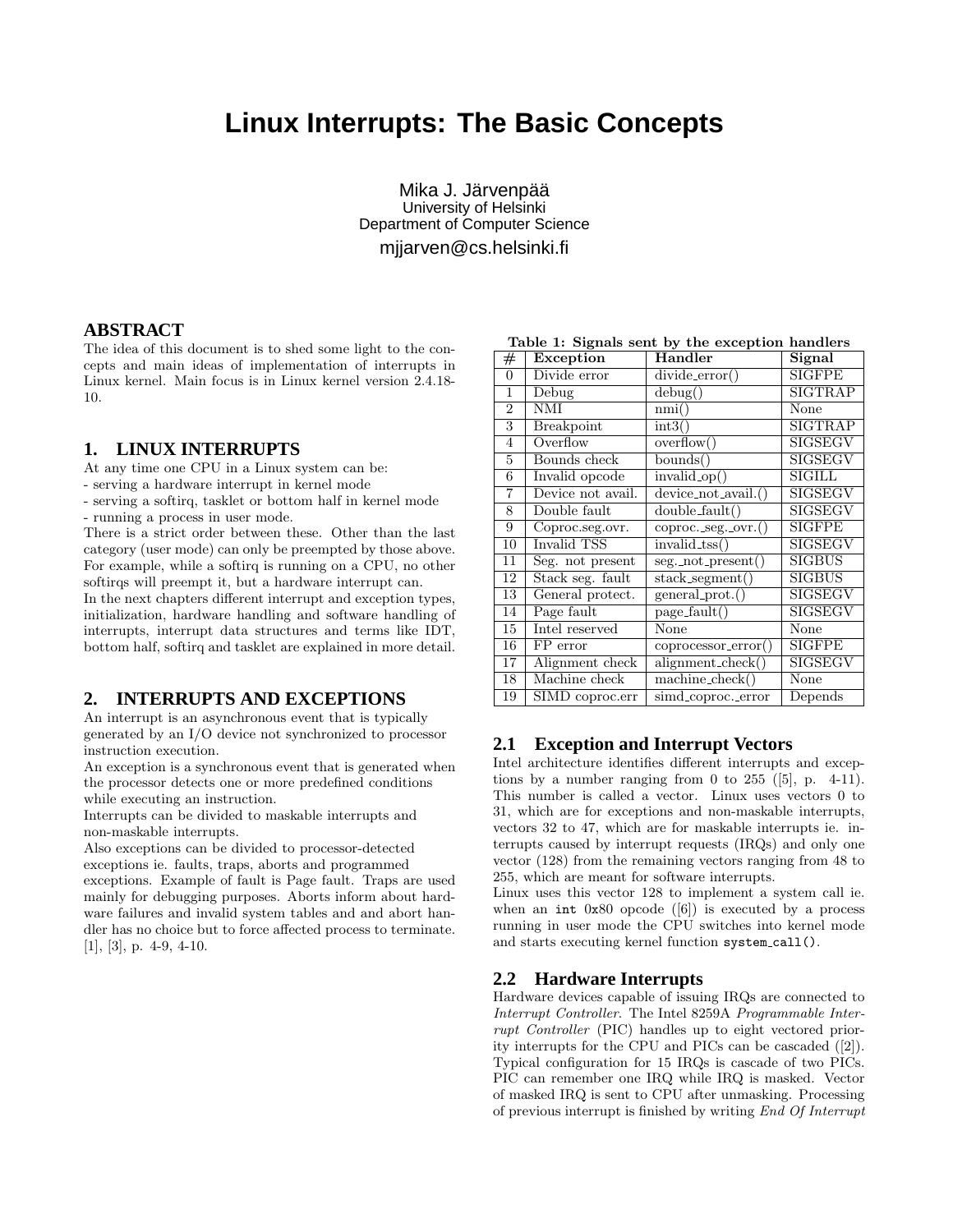(EOI) to PIC or both PICs in cascade, if source was the slave PIC. Since the number of available IRQ lines is limited the same IRQ line can be shared between several I/O devices. This is possible, if interrupt handlers poll every I/O device connected to same IRQ line to determine which I/O device should be serviced. Intel processors having local APIC (more about APICs in section: APIC System) could receive external interrupts through pins on the processor or through the local APIC serial bus. All maskable hardware interrupts ie. interrupts delivered to CPU by means of INTR signal (0-255) or through local APIC (16-255) can be masked as a group by using IF flag in the EFLAGS register.

#### **2.3 Software Generated Interrupts**

The INT  $n$  instruction permits interrupts to be generated by software. Interrupts generated in software with INT  $n$ cannot be masked by the IF flag in the EFLAGS register.

## **2.4 Exceptions**

Intel 80x86 processors generate roughly 20 different exceptions. Some types of exceptions may provide error code, which report additional information about the error. In Linux each exception has specific handler, which usually sends a UNIX signal to the process that caused the exception (see Table  $1)^{1}$ .

Faults are type of exceptions, in which eip contains the address of instruction that caused the exception, so the handler can re-execute the instruction for example after loading the needed page to memory. In case of trap the saved value of eip is the address of the next instruction since traps are used mainly for debugging purposes to implement for example breakpoints. Aborts are caused by serious errors and there might not possible to get any address in eip. Programmed exceptions are triggered by int, int3 and conditionally by into (check for overflow) and bound (check on address bound).

Proper list containing conditions which generate exceptions and interrupts on Intel architecture can be found from Intel Architecture Software Developer's Manual, Volume 3: System Programming, Chapter 5.12. Exception and Interrupt Reference([7]).

## **2.5 Interrupt Descriptor Table**

Interrupt Descriptor Table (IDT) associates each exception or interrupt vector with a gate descriptor for the handler used to service the associated exception or interrupt ([7] p. 5-11). IDT need not contain more than 256 descriptors since there are only that amount of interrupt or exception vectors. The IDT must be properly initialized before the kernel enables interrupts. The idtr register allows the IDT to be located anywhere in the memory. Figure 1 shows the format of the three different gate descriptors. Linux uses interrupt gates to handle interrupts and trap gates to handle exceptions. Linux does not use task gates.

# **2.6 Hardware Handling of Interrupts and Exceptions**

After executing an instruction, the cs and eip contain the logical address of the next instruction to be executed. Before executing that instruction the control unit checks, if an **Task Gate Descriptor**

| 63 62 61 60 59 58 57 56 55 54 53 52 51 50 49 48 47 46 45 44 43 42 41 40 39 38 37 36 35 34 33 32 |                                       |  |  |  |
|-------------------------------------------------------------------------------------------------|---------------------------------------|--|--|--|
| <b>RESERVED</b>                                                                                 | P DPL 0  0  1 0 1 <br><b>RESERVED</b> |  |  |  |
| <b>TSS SEGMENT SELECTOR</b>                                                                     | <b>RESERVED</b>                       |  |  |  |
| 31 30 29 28 27 26 25 24 23 22 21 20 19 18 17 16 15 14 13 12 11 10 9 8 7 6 5 4 3 2 1 0           |                                       |  |  |  |

**Interrupt Gate Descriptor**

|                         | 63 62 61 60 59 58 57 56 55 54 53 52 51 50 49 48 47 46 45 44 43 42 41 40 39 38 37 36 35 34 33 32 |
|-------------------------|-------------------------------------------------------------------------------------------------|
| <b>OFFSET</b> (16-31)   | $ P DPL $ 0 $ 1 1 1 0 0 0 0 RESERVED$                                                           |
|                         |                                                                                                 |
| <b>SEGMENT SELECTOR</b> | <b>OFFSET</b> (0-15)                                                                            |

**Trap Gate Descriptor**

|                                                                     | 63 62 61 60 59 58 57 56 55 54 53 52 51 50 49 48 47 46 45 44 43 42 41 40 39 38 37 36 35 34 33 32 |  |  |  |
|---------------------------------------------------------------------|-------------------------------------------------------------------------------------------------|--|--|--|
| <b>OFFSET</b> (16-31)                                               | $ P DPL $ 0 1 1 1 1 0 0 0 RESERVED                                                              |  |  |  |
| <b>SEGMENT SELECTOR</b>                                             | <b>OFFSET</b> (0-15)                                                                            |  |  |  |
| 31 30 29 28 27 26 25 24 23 22 21 20 19 18 17 16 15 14 13 12 11 10 9 |                                                                                                 |  |  |  |

Figure 1: Gate descriptor's format

interrupt or an exception has occurred while executing the previous instruction. If one occurred, the control unit:

- 1. Determines the vector  $i$  associated with the interrupt or exception.
- 2. Reads the ith gate descriptor of the IDT referred by the idtr register (an interrupt or a trap gate assumed)
- 3. Gets the base address of the GDT from the gdtr register and checks GDT to find the Segment Descriptor for the selector of IDT entry in order to find base address of the segment having interrupt or exception handler.
- 4. Compares Current Privilege Level (CPL) with the Descriptor Privilege Level (DPL) and issues General Protection (GP) exception, if the DPL is lower than CPL. Interrupt handler cannot have lower privilege than program that caused the interrupt.
- 5. Check if the CPL is different from the selected Segment Descrictor's DPL. If so, the control unit must start using stack that is associated with the new prilege level.
	- (a) Read tr to access the TSS of the current process.
	- (b) Load new ss and esp found from TSS.
	- (c) Save ss and esp to new stack.
- 6. If a fault occurred load cs and eip with the logical address caused the exception so that it can be executed again.
- 7. Save eflags, cs and eip to the stack.
- 8. If the exception generated a hardware error code save it to the stack.
- 9. Load cs and eip with values got from ith entry of the IDT ie. the address of the first instruction of the interrupt or exception handler.

Next step caused by control unit is the execution of the first instruction of the handler. After the interrupt or exception

<sup>1</sup>Exception handler names truncated by typographical reasons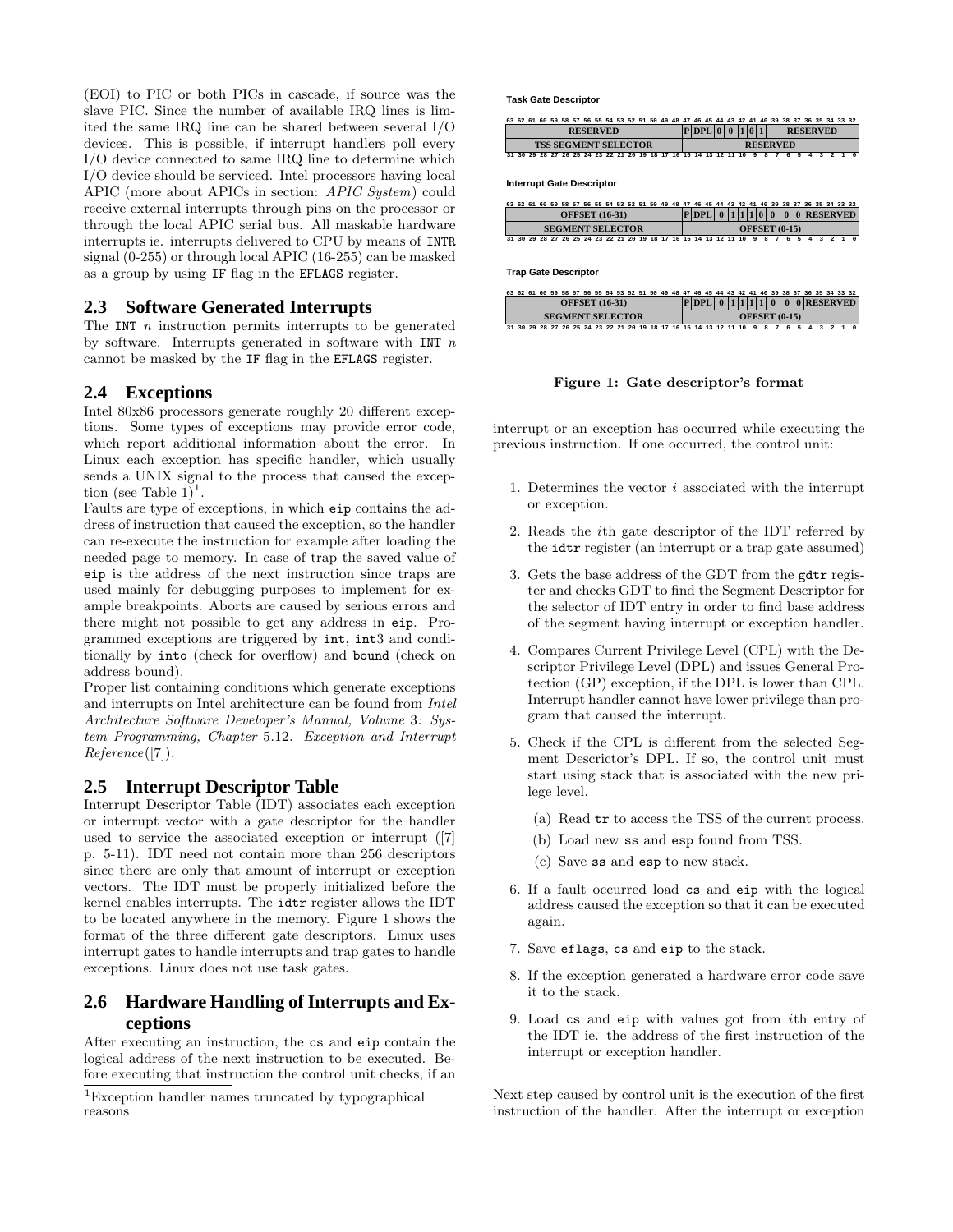has been processed the handler must issue the iret instruction which causes the control unit to:

- 1. Load cs, eip and eflags from the stack. If hardware error code was pushed to the stack on top of eip, it must be popped before executing iret.
- 2. Check if the CPL of the handler is equal as value of two least significant bits of cs. If so iret finishes execution, otherwise next step is entered.
- 3. Load the ss and esp from the stack.
- 4. Check ds, es, fs and gs. If any of them contains a selector that refers to Segment Descriptor whose DPL value is lower than CPL, clear the corresponding segment register in order to forbid the user mode program that run with a CPL 3 from making use of segment registers previously used by the kernel routines.

## **2.7 Kernel Control Paths**

A kernel control path consists of the sequence of instructions executed in kernel mode to handle an interrupt or exception. At most two kernel control paths can be stacked in case of exceptions since page fault exception never gives rise to further exceptions. Linux does not allow scheduling while the CPU is executing a kernel control path associated with an interrupt. But an interrupt handler may be interrupted by another interrupt handler and so on. An interrupt handler may defer an exception handler, but an exception handler never defers an interrupt handler. The only exception possible in kernel mode is the page fault. Interrupt handlers never perform operations that could cause page fault and thus potentially scheduling.

The Linux interleaves kernel control paths for two major reasons: to implement an interrupt model without priority levels and to improve the throughput of PICs by making possible to acknowledgement of IRQ while servicing another IRQ.

## **3. INITIALIZATION**

Interrupt Descriptor Table should be initialized so that illegal interrupts and exceptions simulated by user space applications will be blocked. This is achieved by clearing the DPL field of the Interrupt and Trap Gate Descriptors. If the process attempts to issue one of such interrupt or exception signals, the control unit will check the CPL value against the DPL field and issue a GP exception. In those cases where user space process must be able to issue a programmed exception the DPL field of the corresponding interrupt or trap gate descriptor is set to 3.

Also the base addresses of the IDT should be aligned on an 8-byte boundary to maximize performance of cache line fills. Linux uses three descriptor formats in its IDT:

- Interrupt gate An Intel interrupt gate that cannot be accessed by user mode process (gate's DPL field cleared). All Linux interrupt handlers are activated by using interrupt gates.
- System gate An intel trap gate that can be accessed by user mode process (gate's DPL equal to 3). The four Linux exception handlers 3, 4, 5, 128 are activated by

using system gates The int3, into, bound and int 0x80 can be accessed by user mode process.

Trap gates An Intel trap gate that cannot be accessed by a user mode process (gate's DPL field cleared). All Linux exception handlers except those four are activated using of trap gates.

## **4. EXCEPTION HANDLING**

Linux uses exceptions to handle demand paging and to signal process an anomalous condition. Exception handlers have a structure consisting of three parts:

- 1. Save registers to kernel mode stack.
- 2. Handle exception using C function.
- 3. Exit from the handler using ret from exception().

After registers are saved and some house-keeping done, C function is called. C function will find on the top of stack:

- The return address (instruction to be executed after C function terminates).
- The address of the stack where user mode registers are saved.
- The hardware error code.

After returning from the C function the code pops the stack address of the saved user mode registers and the hardware error code and then jumps to the ret from exception() explained later in chapter: Returning from Interrupts and Exceptions.

Most of the exception handlers written in C store the hardware error code and the exception vector to the process descriptor of current and send a suitable signal to a process which caused an exception. This is done by following code fragment:

```
struct task_struct *tsk = current;
tsk->thread.error_code = error_code;
tsk->thread.trap_no = trapnr;
force_sig(signr, tsk);
```
In the ret from exception() it is checked if the process has received a signal, but if there is no signal handler, then the kernel will usually kill the process and handle it by itself. Finally the die\_if\_kernel() or die\_if\_no\_fixup() is executed. The die if kernel() function checks if the exception occurred in kernel space. If it is true then die() is invoked, which prints registers to console and terminates the current process by invoking do exit(). The

die if no fixup() function is similar, but before invoking die() it checks if the exception was due to an invalid argument of a system call. If it was, then it uses fixup approach (mechanism to recover from known exceptional situations) to recover.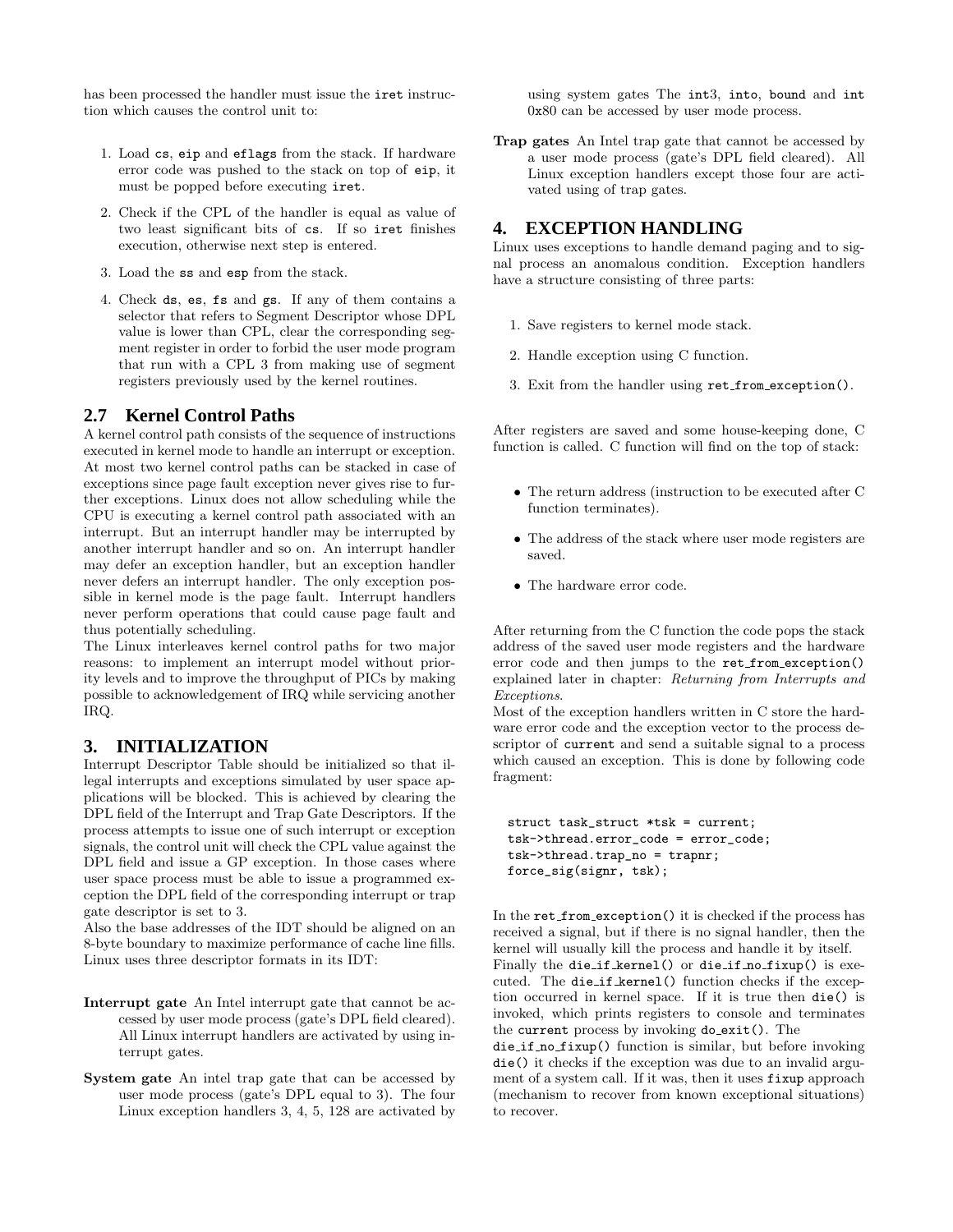

Figure 2: IRQ descriptors

# **5. INTERRUPT HANDLING**

All interrupt handlers preform the same five basic actions:

- 1. Save IRQ value and the registers to the kernel mode stack.
- 2. Send ack to the PIC thus allowing it to issue next interrupt.
- 3. Execute ISRs associated with all the devices that share same IRQ.
- 4. Execute active softirqs
- 5. Terminate by jumping to the ret from intr().

# **5.1 Data Structures**

An irq desc array includes NR IRQS irq desc t type descriptors.

```
typedef struct {
  unsigned int status; /* IRQ status */
 hw_irq_controller *handler;
 struct irqaction *action; /* IRQ action list */
 unsigned int depth; /* nested irq disables */
 spinlock_t lock;
} ____cacheline_aligned irq_desc_t;
```
The status field may contain following values:

IRQ INPROGRESS IRQ handler active - do not enter

IRQ DISABLED IRQ disabled - do not enter

IRQ PENDING IRQ pending - replay on enable

IRQ REPLAY IRQ has been replayed but not acked yet

IRQ AUTODETECT IRQ is being autodetected

IRQ WAITING IRQ not yet seen - for autodetection

IRQ LEVEL IRQ level triggered

IRQ MASKED IRQ masked - shouldn't be seen again

IRQ PER CPU IRQ is per CPU

The hw\_interrupt\_type descriptor includes group of pointers to the low-level I/O routines that interact with a specific interrupt controller.

```
struct hw_interrupt_type {
  const char * typename;
  unsigned int (*startup)(unsigned int irq);
  void (*shutdown)(unsigned int irq);
  void (*enable)(unsigned int irq);
  void (*disable)(unsigned int irq);
  void (*ack)(unsigned int irq);
  void (*end)(unsigned int irq);
  void (*set_affinity)(unsigned int irq,
                       unsigned long mask);
};
typedef struct
 hw_interrupt_type hw_irq_controller;
```
Sample structure initialized for 8259A PIC:

```
static struct hw_interrupt_type i8259A_irq_type = {
  "XT-PIC",
  startup_8259A_irq,
  shutdown_8259A_irq,
  enable_8259A_irq,
  disable_8259A_irq,
  mask_and_ack_8259A,
  end_8259A_irq,
  NULL
};
```
The irqaction descriptors can be chained in case of shared IRQs used as shown in figure 2.

```
struct irqaction {
  void (*handler)(int, void *, struct pt_regs *);
  unsigned long flags;
 unsigned long mask;
  const char *name;
  void *dev_id;
  struct irqaction *next;
};
```
The flags field can contain following values:

SA SHIRQ Interrupt is shared.

- SA INTERRUPT Disable local interrupts while processing.
- SA SAMPLE RANDOM The interrupt can be used for source of random number.

#### **5.2 Saving Registers**

In include/asm-i386/hw irq.h is implemented BUILD IRQ macro which is used to implement interrupt handler entry points (not IPI or SMP):

IRQn\_interrupt: pushl \$n-256 jmp common\_interrupt

There is also BUILD COMMON IRQ macro which builds common interrupt handler: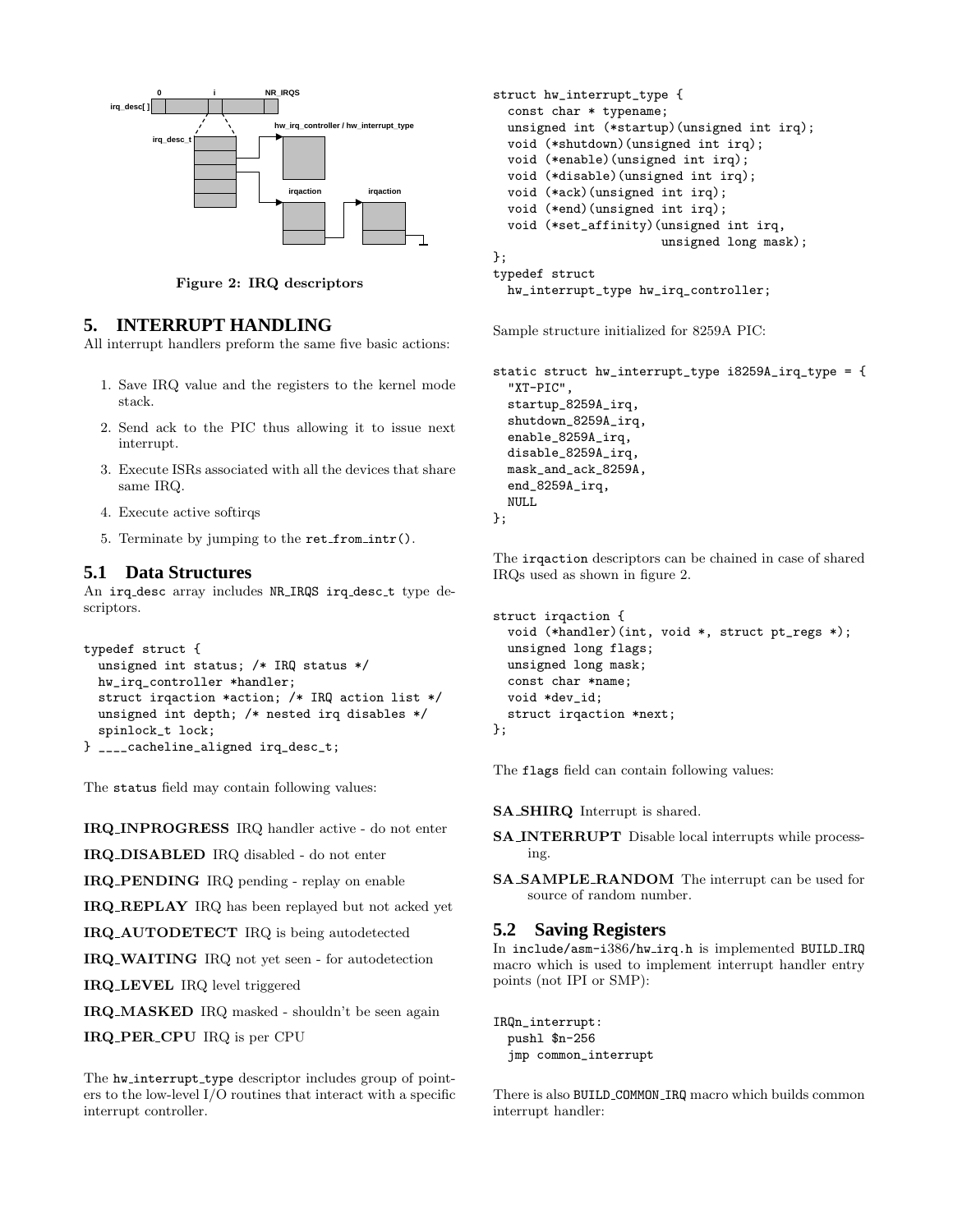common\_interrupt: SAVE\_ALL call do\_IRQ jmp ret\_from\_intr

The SAVE ALL macro expands to:

cld pushl %es pushl %ds pushl %eax pushl %ebp pushl %edi pushl %esi pushl %edx pushl %ecx pushl %ebx movl \$" STR(\_\_KERNEL\_DS) ",%edx movl %edx,%ds movl %edx,%es

#### **5.3 The do IRQ() Function**

The do IRQ() function handles all normal device IRQs (IPIs have their own specific handlers). It first gets lock to the specific IRQ descriptor, so that the first CPU getting the lock takes care of that specific IRQ. Next thing is to acknowledge the IRQ to PIC as fast as possible:

desc->handler->ack(irq);

After that the status of the IRQ descriptor is updated ("we want to handle this specific IRQ") and after that IRQ descriptor is unlocked. Next thing is to call the IRQ handler:

```
handle_IRQ_event(irq, &regs, action);
```
following IRQ descriptor locking, IRQ descriptor status updating, IRQ descriptor unlocking and calling:

desc->handler->end(irq);

to deal with interrupts which got disabled while the handler was running and finally check and execute possible softirqs:

```
if (softirq_pending(cpu))
  do_softirq();
return 1;
```
# **5.4 ISRs**

Interrupt service routines (ISRs) implementing devicespecific function are all called with same parameters, which are: irq, dev\_id and regs. The first parameter allows service of multiple IRQs inside one ISR, the second parameter allows service of several devices of same type and the last parameter allows the access to the execution context of the interrupted kernel control path. In practice these parameters are seldom used inside ISRs.



Figure 3: Returning from interrupts and exceptions

# **5.5 Bottom Halves/Softirqs/Tasklets**

Bottom halves (BHs) is the oldest concept in the era of BHs, softirqs and tasklets. The idea of BH is to divide the handling of interrupt into two pieces and make the first piece ie. interrupt handler (top half) to serve hardware as fast as possible and suspend the rest of interrupt handling (bottom half) to the later point of the time. BHs didn't take an advantage of multiple CPUs. Existence of 32 available BHs is defined by a pointer table.

Softirqs are versions of BHs which can run on as many CPUs at once as required (they also need to deal mutual exclusion of shared data using their own locks). Activity of 32 available softirqs is defined by a bit mask.

After developing softirqs BHs were built on top of softirqs. Tasklets are like softirqs, except they are registered dynamically (count of tasklets is unlimited), and they also guarantee that any tasklet will run on only one CPU at any time (no need for re-entrant code), although different tasklets can run simultaneously on different CPUs (unlike different BHs can't).

BHs are built on top of tasklets and tasklets are built on top of softirqs.

Task queues are dynamic extension of old BHs. Task queue is basically linked list containing function pointers.

# **5.6 Dynamic Handling of IRQ Lines**

There is a way to share the IRQ even if the I/O device do not allow the IRQ sharing. The concept is to serialize the activation of the devices so that one at a time owns the IRQ line. This is implemented by three functions: request\_irq(),  $setup_x86$ <sub>irq</sub>() and free<sub>irq</sub>(). The setup<sub>-x86</sub><sub>irq</sub>() function called inside the request irq() function returns the error code, if the IRQ line is already in use. In this case device driver aborts the operation and could try again later.

# **6. RETURNING FROM INTERRUPTS AND EXCEPTIONS**

There are three entry points ret\_from\_intr(),

ret from sys call() and ret from exception() which are used when returning from interrupts, exceptions and system calls. Those are covered by following code fragments and a flow diagram in figure 3.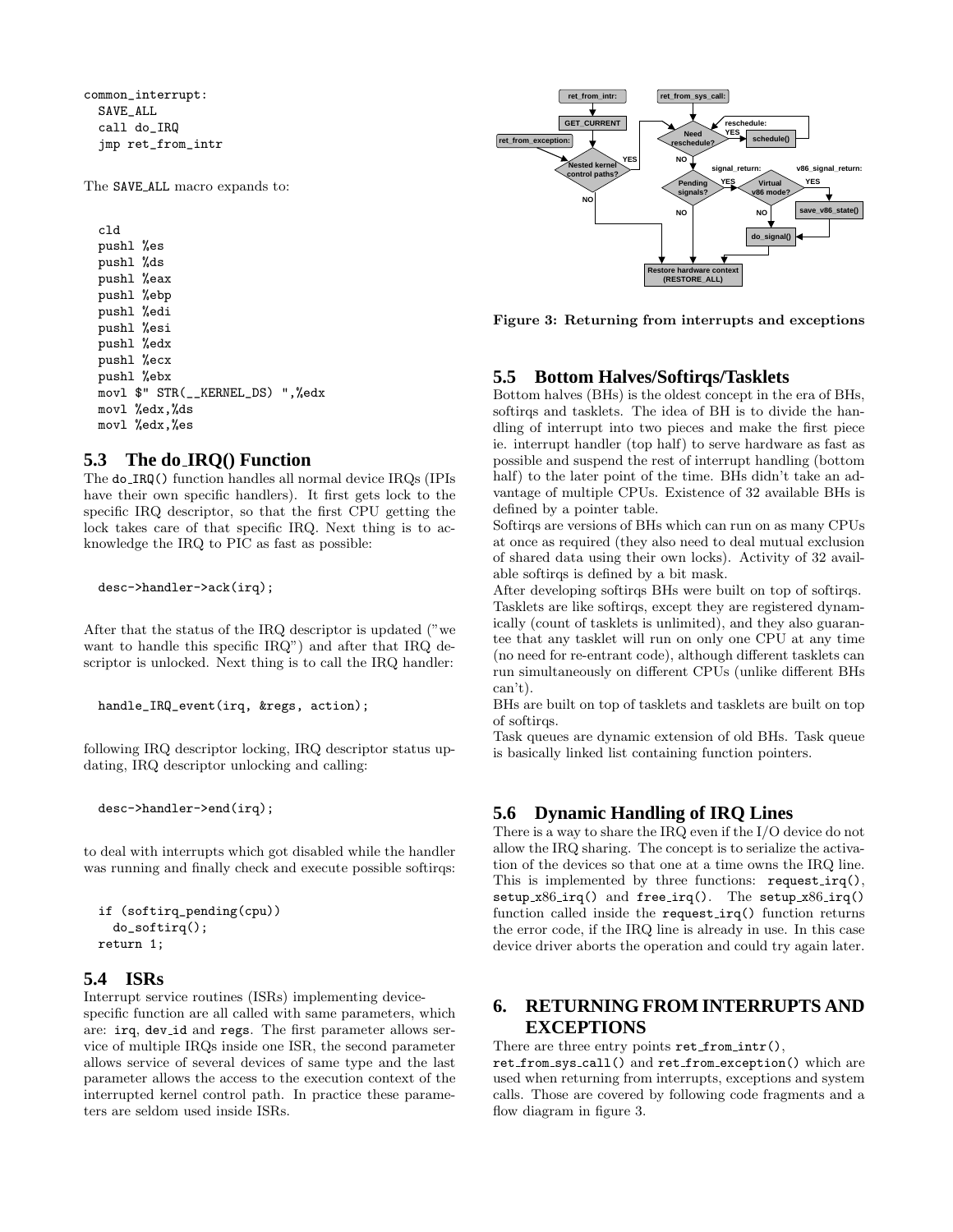```
#define GET_CURRENT(reg) \
 movl $-8192, reg; \
 andl %esp, reg
ENTRY(ret_from_intr)
 GET_CURRENT(%ebx)
ret_from_exception:
 movl EFLAGS(%esp),%eax
 movb CS(%esp),%al
 testl $(VM_MASK | 3),%eax
 jne ret_from_sys_call
 jmp restore_all
```
The address of the current process descriptor is stored to ebx. The values of the eflags and cs (pushed to the stack when the interrupt occurred) are used to determine if the interrupted program was running in kernel mode. If the interrupted program was running in user mode or if the VM flag of eflags was set a jump is made to the ret from sys call entry point:

```
ENTRY(ret_from_sys_call)
  cli
  cmpl $0,need_resched(%ebx)
  jne reschedule
  cmpl $0,sigpending(%ebx)
  jne signal_return
restore_all:
  RESTORE_ALL
```
The need\_resched and sigpending are offsets into the process descriptor. If the need\_resched field is 1 the schedule() function is called:

```
reschedule:
  call SYMBOL_NAME(schedule) # test
 jmp ret_from_sys_call
```
If the sigpending field is not null the signal return branch is taken to handle pending signals of current:

```
signal_return:
 sti
 testl $(VM_MASK),EFLAGS(%esp)
 movl %esp,%eax
 jne v86_signal_return
 xorl %edx,%edx
 call SYMBOL_NAME(do_signal)
  jmp restore_all
v86_signal_return:
 call SYMBOL_NAME(save_v86_state)
 movl %eax,%esp
 xorl %edx,%edx
 call SYMBOL_NAME(do_signal)
 jmp restore_all
```
After this the process current can resume execution in user mode. The RESTORE ALL macro (loads the values saved by SAVE ALL macro) expands to:



Figure 4: APIC system

popl %ebx; popl %ecx; popl %edx; popl %esi; popl %edi; popl %ebp; popl %eax; popl %ds; popl %es; addl \$4,%esp; iret;

As shown in figure 3 and the code fragments above the exceptions and system calls terminate same way as interrupts.

## **7. SMP SYSTEM**

Symmetrical multiprocessing (SMP) system sets slightly different requirements to interrupt handling by hardware and software than ordinary uniprocessing (UP) system. Taking advantage of parallelism requires distributed handling of hardware interrupts, which then requires synchronization ie. only one CPU should handle certain hardware interrupt. Secondly some kind of efficient mechanism is needed to pass messages between CPUs. Latter is needed for scheduling tasks between CPUs and for different synchronization purposes.

## **7.1 APIC**

To be able to fully distribute interrupt handling among CPUs in SMP system Intel has developed I/O APIC (Advanced Programmable Interrupt Controller) which replaces the old 8259A Programmable Interrupt Controller ([4]).

The sample SMP system with local APICs and I/O APIC is shown in figure 4. Local APIC has 32-bit registers, an internal clock, a timer device and two additional IRQ lines reserved for local interrupts. Local interrupts are typically used to reset the system.

The I/O APIC consists of a set of IRQ lines, a 24-entry Interrupt Redirection Table, programmable registers and a message unit for sending and receiving APIC messages over the ICC bus. Each entry in the Redirection Table can be individually programmed to indicate the interrupt vector and priority, the destination CPU, and how the CPU is selected. Table is used to translate any external IRQ to signal into a